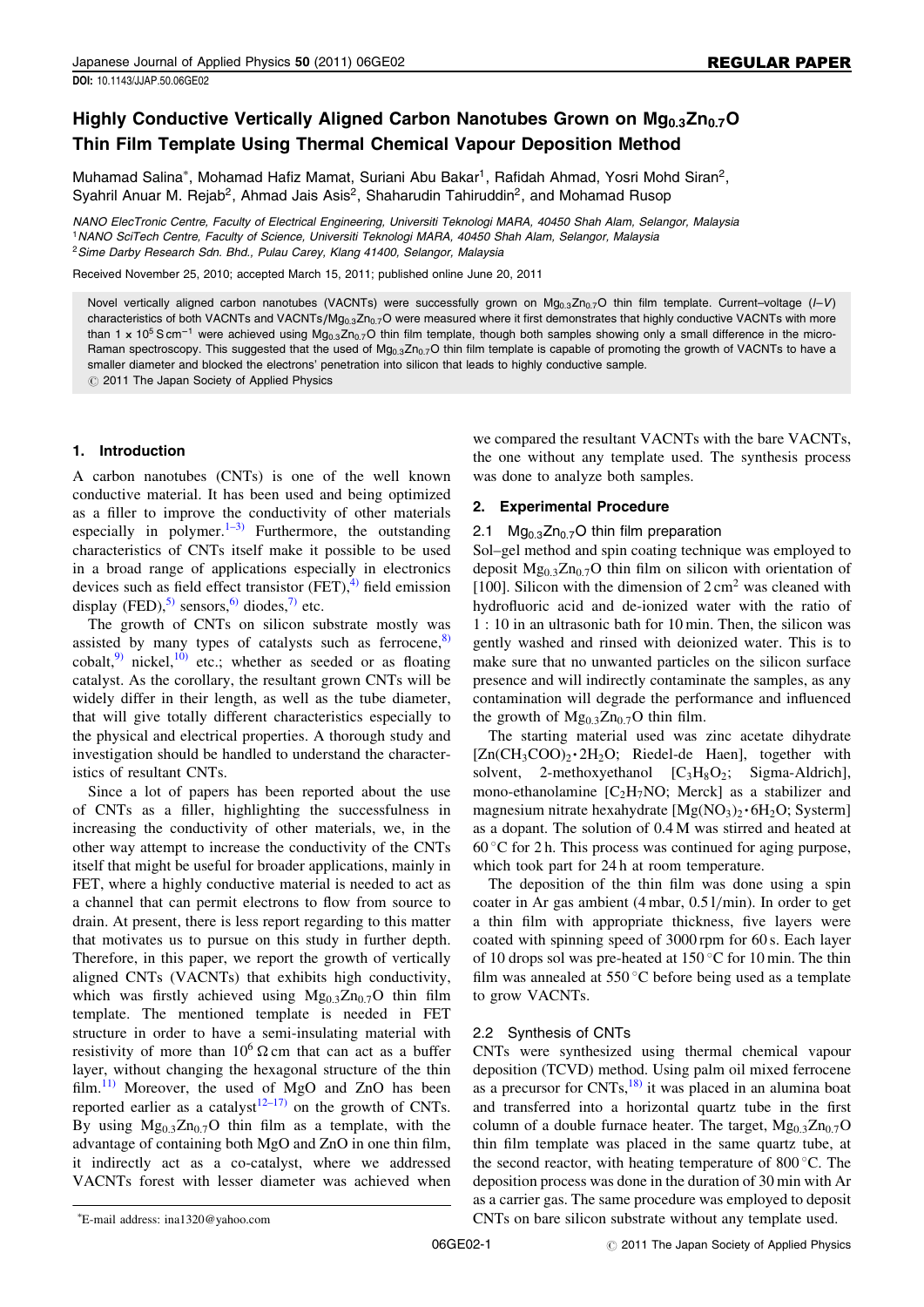

Fig. 1. FESEM images of  $Mg_{0.3}Zn_{0.7}O$  thin film template.

#### 2.3 Characterization of the template and CNTs

The template was characterized by field emission scanning electron microscope (FESEM; ZEISS Supra 40VP) and Xray diffraction (XRD; Rigaku Ultima IV) to inspect the surface morphology and the crystallinity, respectively. On the other hand, the product, VACNTs were then characterized by scanning electron microscope (SEM; JEOL JSM-360L) and FESEM to investigate the surface morphology, while micro-Raman spectroscopy (Horiba Jobin Yvon DU420A-OE-325) was used to inspect the crystal orientation. The material composition of the sample has been verified using an energy dispersive X-ray spectrometer (EDS) that was attached to a Zeiss Supra 40 VP FESEM. In order to examine the electrical properties, Keithley 2400 current–voltage (I–V) measurement system was adopted where gold was sputtered on top of the sample to perform as an electrode. Two probes system being used to measure the electrons movement from two electrodes of 1 mm<sup>2</sup> each. The gap between electrodes is 1 mm while the thickness of electrodes is 60 nm. With the support of  $Mg_{0,3}Zn_{0,7}O$  thin film template as a buffer layer, it is expected that less electrons will be penetrated into silicon, resulting in less resistance path.

### 3. Results and Discussion

Surface morphology of  $Mg_{0,3}Zn_{0,7}O$  thin film template is shown in Fig. 1, revealing the nanoparticles formed with the average diameter of 55 nm, while Fig. 2 shows the XRD analysis of the thin film. Because of the ionic radius of  $Mg^{2+}$  $(0.78 \text{ Å})$  is comparable to that of  $\text{Zn}^{2+}$   $(0.83 \text{ Å})$ , so that the dimension of their crystal cells is very close to each other. $^{11)}$  $^{11)}$  $^{11)}$ This can be seen in the XRD pattern where the peak is closed to ZnO peak, showing that it retains the hexagonal wurtzite structure of ZnO, parallel with the result found by Meher et al. in their study.<sup>[19\)](#page-4-0)</sup> Three peaks were observed at the position of (100), (002), and (101), where the most intense peak was at (101). They also emphasized that the surface becomes rougher with the progress of Mg substitution in the thin film, which suitable to be used as a catalyst, which also true with our findings. The graph plot in Fig. 3 shows the rising in resistivity with the progress of Mg substitution in  $Mg_{v}Zn_{1-v}O$  thin film, where we had found out that with  $x = 0.3$ , the resistivity needed in FET applications was achieved without changing the phase of the thin film.



Fig. 2. XRD spectra of  $Mg_{0.3}Zn_{0.7}O$  thin film template.



Fig. 3. Linear plot of resistivity versus Mg contents.

CNTs are produced from thermal decomposition of carbon from palm oil mixed ferrocene used over the surface of target, containing template or without template. Ferrocene molecules will decompose into nanosized Fe particles, whilst the palm oil molecules will decompose into a rich potion of hydrocarbons when being heated at  $450^{\circ}$ C. Then, both hydrocarbon and nanosized Fe particles will mix and settled on the target. Minute temperature fluctuations due to Ar gas flow in the deposition tube resulted in the condensation of the dissolved carbon to nanotubes at the nanosized Fe particles.<sup>[18\)](#page-4-0)</sup> This can be seen in SEM images where it shows that aligned CNTs in vertical direction were formed on both bare silicon (sample A) and on  $Mg_{0.3}Zn_{0.7}O$ thin film template (sample B). Figures  $4(a)$  and  $4(b)$  show the VACNTs grown on bare silicon (being peeled off) where the length of the VACNTs was found to be in the average of  $100 \mu m$ , while the diameter was in the average of 34 nm. The VACNTs' height is quite similar to the VACNTs grown on  $Mg_{0.3}Zn_{0.7}O$  thin film template as shown in Fig. 4(c), showing that the decomposition of carbon was at the same rate for both samples.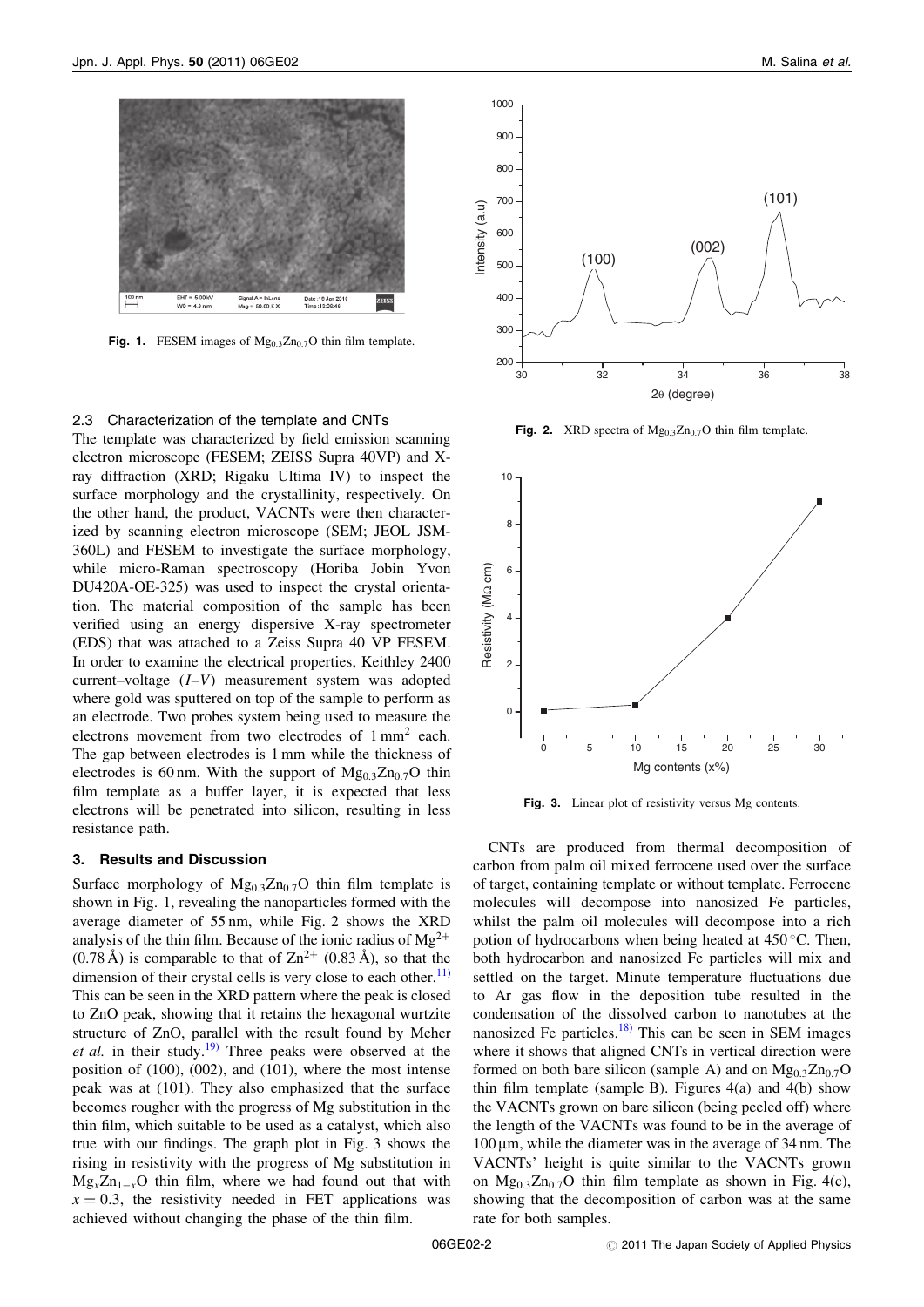

Fig. 4. SEM and FESEM images of VACNTs grown on bare silicon (a, b) and on  $Mg_{0.3}Zn_{0.7}O$  thin film template (c, d).



Fig. 5. Linear plot of CNTs' diameter versus Mg contents.

The effect of the template used can clearly be seen on the surface morphology of both samples, where the decreasing in a diameter size of CNTs was observed in Fig. 4(d). The decreasing of CNTs' diameter is proportional to the Mg contents in the thin film template where at least, the significance difference of 14 nm can be observed from the graph plot in Fig. 5 when both samples are being compared. Further inspection shows that the diameter of CNTs is gradually decreasing with the progress of Mg substitution in  $Mg_xZn_{1-x}O$  thin film where at  $x = 0.1$ , the average diameter of CNTs is 30 nm, compared to when  $x = 0.0$ , the average diameter is 4 nm larger. Further substitution of Mg resulted in lesser diameters where the average diameter is 24 and 20 nm at  $x = 0.2$  and 0.3, respectively. It has been proven and well known that the diameter of the nanotubes is closely related to the size of the metal nano-particles present on the catalyst support i.e., template used.<sup>[20\)](#page-4-0)</sup> Speculating this mechanism process, by heating the template at high degree of 750 °C, Zn and Mg at the surface of  $Mg_{0,3}Zn_{0,7}O$  thin film template vapor due to its low melting point, where it has facilitated ferrocene to reduce the diameter of the particles formed, so that they can easily dissolve the carbon and also diffuse into the nanotube. $^{21)}$  $^{21)}$  $^{21)}$  We also speculated that the migration rate of Fe, Zn and Mg nanoparticles on the template surface resulting in significant agglomeration of those particles, where in a special way has enhanced the catalytic activity across the template surface to become more stable and uniform, contributed to smaller diameter of CNTs produced. These findings are close agreement with some authors where they in their report had highlighted the used of MgO and ZnO as a catalyst for CNTs' growth.<sup>[12–17\)](#page-4-0)</sup> Figure 6 shows the EDS spectrum revealing the composition of sample B, where the peak of carbon was found with atomic percent of 96.85 as compared to other material composition, indicating a high purity nanotubes has been produced. It also reveals the existence of catalysts used in the sample, which were Fe, Mg, and Zn, confirming the contribution of those catalysts to the growth of VACNTs.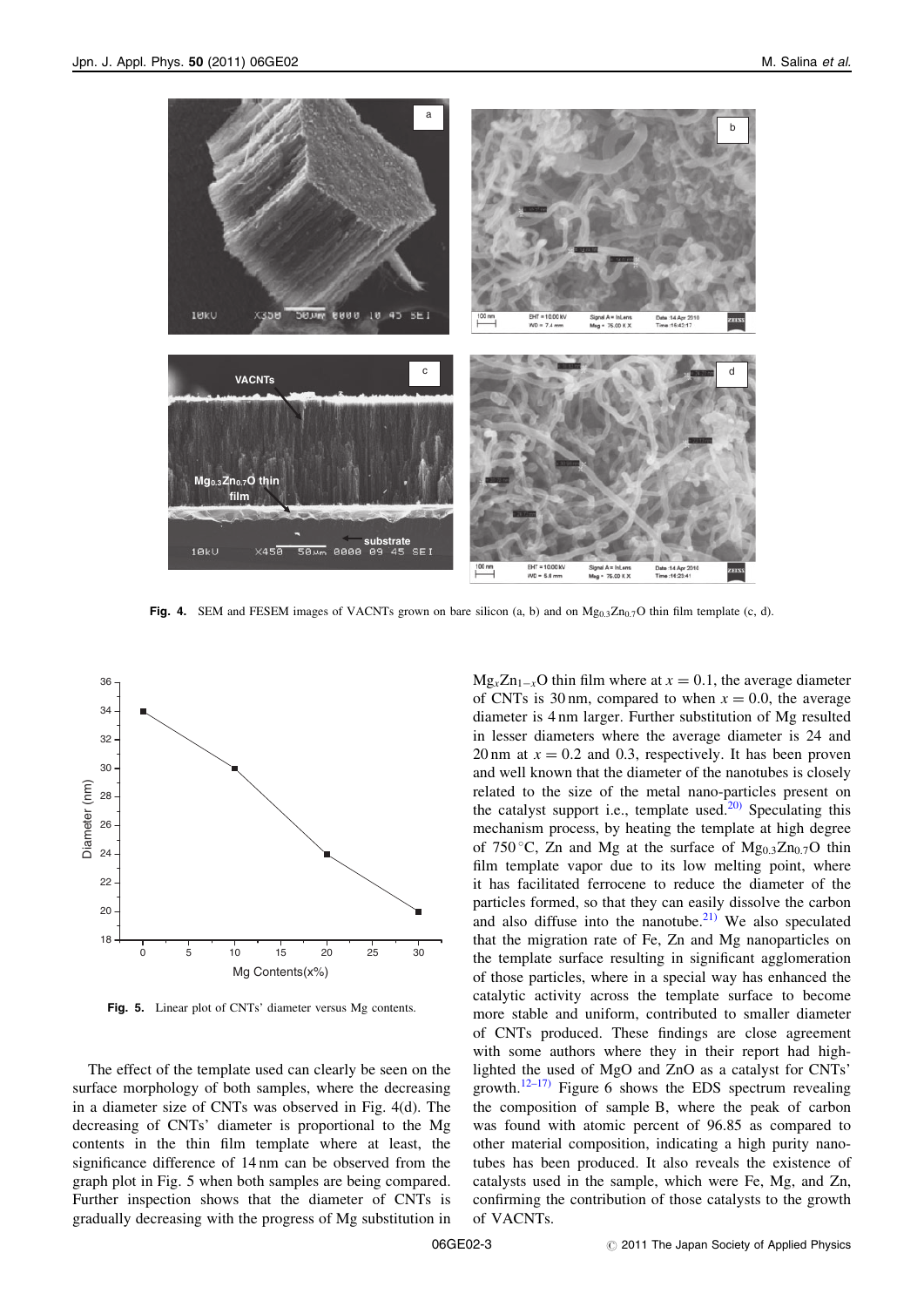

Fig. 6. (Color online) EDS spectrum of sample B.





Fig. 8. (Color online)  $I-V$  response of VACNTs.

| Table I. |  | Average conductivity and resistivity. |  |  |
|----------|--|---------------------------------------|--|--|
|----------|--|---------------------------------------|--|--|

| Sample | Conductivity<br>$(kS cm^{-1})$ | Resistivity<br>$(\mu\Omega \text{ cm})$ |
|--------|--------------------------------|-----------------------------------------|
|        | 42.37                          | 23.6                                    |
| в      | 106.84                         | 9.36                                    |

was observed from 0.08 to 0.22 A. With this, we speculate that since the diameter of CNTs is quite large in sample A, a particle behave as if it were free when the confining dimension is large. However, as the diameter become smaller as in sample B, the confining dimension decreases, where the free carriers are being squeezed into a dimension that approaches a critical quantum measurement. $^{22}$  Hence, the smaller diameter CNTs exhibits quantum confinement effect characteristics in one-dimensional (1D) structure. Quantum confinement effect in 1D structure would improve a carrier transport or mobility. $22$  This condition will lead to less leakage current in a tube during electrons' transportation. Furthermore, the use of  $Mg_{0.3}Zn_{0.7}O$  thin film template as a buffer layer has blocked the electrons' penetration into silicon. This phenomenon will resulted in more efficient electrons movement with less resistance where electrons will jump to the next tube at the root in order to complete the path cycle. The current flow will be affected if the electrons are able to penetrate into the silicon during the cycle because of the path will be having a quite high resistance due to the silicon's properties. This is true with the Ohm's Law, where a high resistance in a path cycle will result in a low current flow as being observed in sample A. Moreover, as been discussed earlier, sample B has shown slightly less defect, more crystalline compared to sample A, consequently the movement of electrons will not be disturbed by amorphous carbon that indirectly will reduced the conductivity of the sample as the amorphous carbon is in the group of diamond, exhibit low conductivity property.[23\)](#page-4-0)

With the average thickness of  $100 \mu m$ , the conductivity and the resistivity of the sample can be calculated. Observing the data from Table I, the most conductive sample is sample B, which gives the conductivity of  $106.84 \text{ kS cm}^{-1}$  and the resistivity of  $9.36 \mu\Omega$  cm. The resulted conductivity is 10 times greater than reported by Kenneth et al.<sup>[24\)](#page-4-0)</sup> which was  $10 \text{ kS cm}^{-1}$ .

Fig. 7. (Color online) Raman spectroscopy showing D and G line for MWCNTs.

The crytallinity of the grown VACNTs was evaluated by micro-Raman spectroscopy. Figure 7 shows the Raman shift for both sample A and sample B. Both spectra show two broad bands at  $1589 \text{ cm}^{-1}$  (G-band) and  $1350 \text{ cm}^{-1}$  (Dband), where it substantiate that the grown VACNTs are multi-walled type as being reported elsewhere.<sup>[18\)](#page-4-0)</sup> In general, the intensity of the D-band indicates the defect, impurities or lattice distortion in CNTs, while the G-band represent the degree of crystallinity in the graphite structure. The ratio of the intensities of these peaks,  $I_D/I_G$  for sample A was 0.9 while for sample B, it was found to be at 0.86, showing a slightly lower defect with the used of  $Mg_{0.3}Zn_{0.7}O$  thin film template. Meanwhile, the  $G'$  peak was found to be broad since the produced CNTs was mainly multi-walled CNTs. At sample B, highest intensity of  $G'$  peak with lowest full width at half maximum (FWHM) were seen, where it perfectly matched with smaller diameter of the tube produced. The analysis from FESEM and micro-Raman spectroscopy was consistent where higher yield and good quality CNTs is at sample B.

The electrical properties were measured using Keithley 2400, which indicates that the conductivity of the VACNTs is directly proportional to the voltage applied. Because of the diameter reduction in the grown VACNTs on  $Mg_{0.3}Zn_{0.7}O$ thin film template, the transfer of electrons between the carbon nanotubes becomes more efficient. This will resulted in more conductive sample as observed in the  $I-V$  response as shown in Fig. 8. At 10 V, a drastic increment of currents